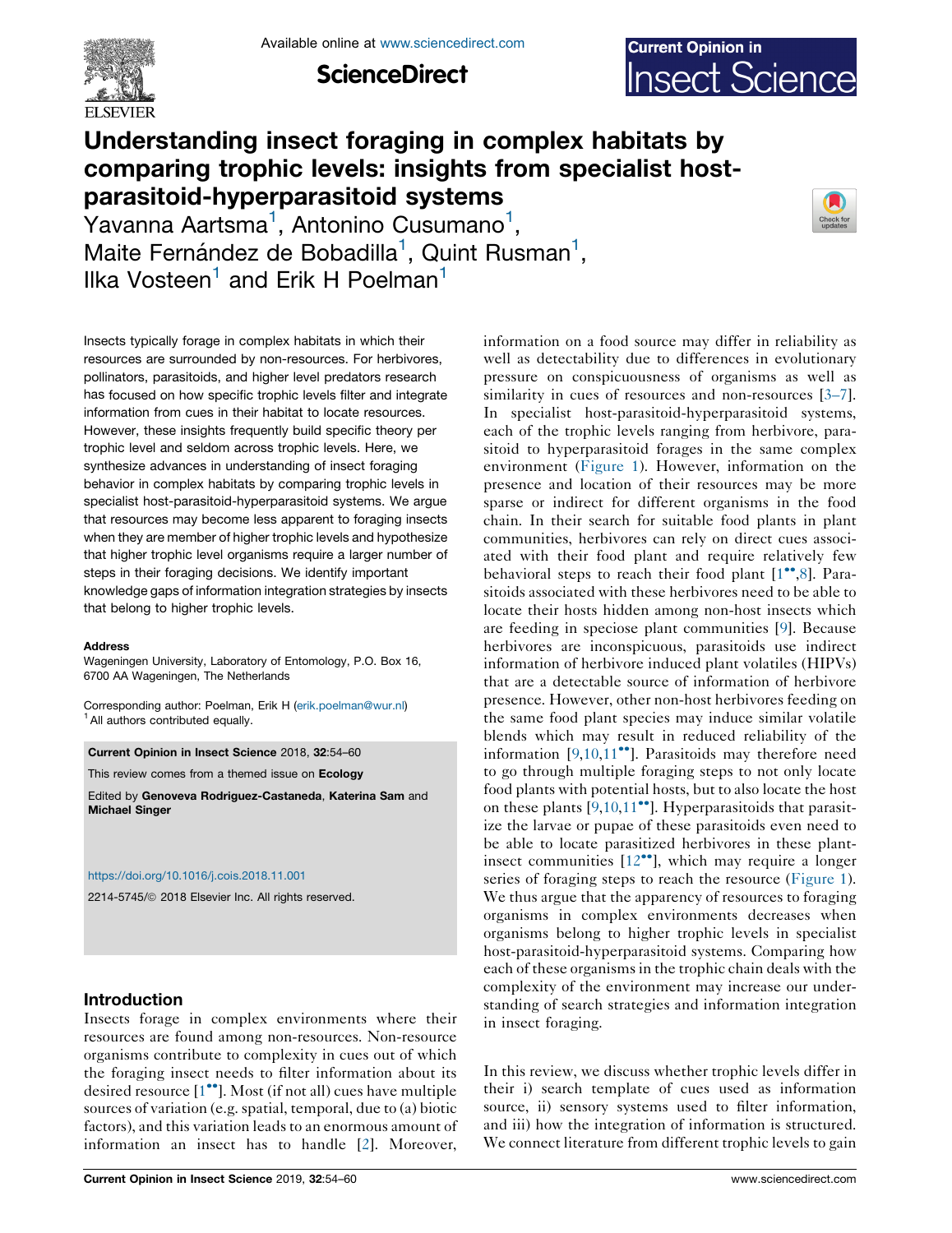

Foraging of insects of different trophic levels (herbivores, parasitoids, hyperparasitoids) in a complex environment. The different trophic levels are exposed to the same complex environment, but are foraging for different resource types (indicated with arrows and resources inside the patch are outlined with the same color as circle around the insect). Herbivores (purple) search for preferred food plants and use plant-derived cues. Parasitoids search for suitable hosts which might be on different food plants and in different densities, occurring near non-host insects and can use plant-derived cues and host-derived cues. Hyperparasitoids (blue) encounter a situation similar to parasitoids, but have to select caterpillars which are parasitized by their host, using plant-derived cues, caterpillar-derived cues and host-derived cues. Cues presented by other organisms in the patch can cause noise during foraging. Odor cues are represented by small plumes: different colors indicate different blend compositions and length indicating the relative strength of the cue.

insight in differences among trophic levels in their foraging strategies. We identify important knowledge gaps in how higher trophic levels filter and integrate information and argue that insights gained in research on pollinator foraging and information use enrich our understanding of information use by higher trophic levels.

### Search templates to filter information

Insects in different trophic levels all have a common strategy to deal with the enormous complexity of information they encounter: they do not follow random cues, but a subset of stimuli that are likely correlated with the occurrence of the desired resource. We will refer to this subset of stimuli a foraging insect is focusing on as a search template. This term includes an innate or learned preference for certain stimuli that may be fine-tuned or broadened with additional foraging experience. The template is thus constantly updated. The term thereby differs from the term search image that is a temporal specialization on certain stimuli caused by selective attention to a particular set of stimuli as a strategy to recognize abundant resources [[13–16\]](#page-4-0). In fact, a search image can be seen as a specific type of transient search template.

Insects are known to use a variety of different stimuli in foraging, which can be classified as olfactory, visual, acoustic, tactile and gustatory cues and a search template can be based on a combination of any of these cues. The use of olfactory cues during long-range foraging is widely distributed across all trophic levels  $[1^{\bullet\bullet},7,17-21]$  and all trophic levels seem to use gustatory cues to evaluate resource identity and quality after resource contact. As the same cue encompasses different information for different trophic levels, trophic levels likely differ in their cue use and thus search template.

The search template of herbivorous insects is dominated by the use of plant volatiles and colors during long-range foraging [[7,18](#page-4-0), [22,23](#page-4-0),[24,](#page-4-0)25 ] while tactile and [gustatory](#page-4-0) cues influence host plant selection after contact [\[26](#page-4-0) ,[27\]](#page-4-0). For generalist insects, several ubiquitous primary metabolites stimulate feeding, and the plant will only be

#### <span id="page-1-0"></span>Figure 1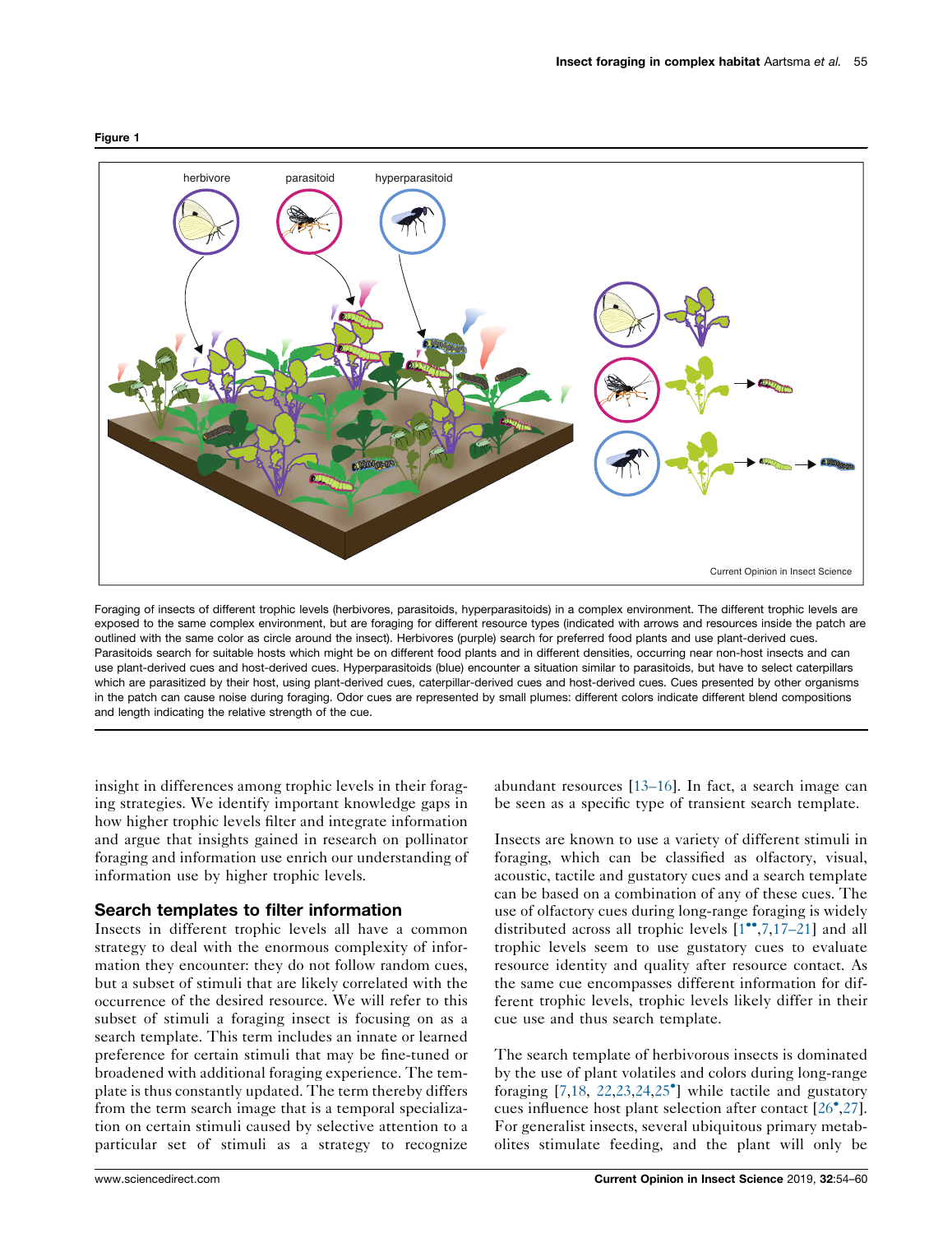rejected if it has a high concentration of a specific deterrent, while specialist herbivores often use taxonomically characteristic compounds to accept a food plant [\[28](#page-4-0),[29\]](#page-4-0).

Higher trophic levels such as parasitoids in the third trophic level, predominantly use herbivore-induced plant volatiles (HIPVs) in long-range foraging [\[17,](#page-4-0)30 ]. [The](#page-5-0) induction of plant volatiles by herbivores results in a well detectable source of information [\[3](#page-4-0)] and can even contain information on the identity of the herbivore [[31,32](#page-5-0),[33](#page-5-0) ]. However, non-host herbivores may also affect the reliability of the information by inducing similar volatiles while feeding on other plants in the community, and by masking or altering volatiles induced by the host when feeding on the same plant as the host herbivore [[10\]](#page-4-0). After arrival at the herbivore-infested plant, the employed search template is broadened with gustatory cues, visual cues (like color, shape and size e.g. [[34–39\]](#page-5-0)), as well as olfactory cues emitted from the host or prey itself [[40\]](#page-5-0). It has further been reported that some parasitoids and predators use sound and vibrations generated by prey movement and feeding to detect their prey/host on the plant [\[41–43](#page-5-0)]. The number of foraging steps to reach the resource may be larger for parasitoids than for herbivores, and in each step the search template may include different sensory systems ([Figure](#page-3-0) 2).

Fourth and higher trophic level organisms have been understudied for their cue-use in foraging. Caterpillarassociated hyperparasitoids can use HIPVs to discriminate between plants with parasitized and non-parasitized caterpillars  $[12^{\bullet\bullet}]$ . During [foraging](#page-4-0) at close range, caterpillar body-odors can be used to distinguish parasitized and non-parasitized individuals [\[44](#page-5-0)]. In aphid-associated hyperparasitoids however, there is so far no evidence for the use of HIPVs [\[45](#page-5-0)], but support for direct responses to aphid associated cues [[46,47\]](#page-5-0). Although each trophic level may adopt the search template and use different sets of stimuli in each foraging step, we hypothesize that higher trophic level organisms have longer behavioral sequences to reach the resource and have fewer stimuli available in early foraging steps. This is because only in later foraging steps of higher trophic level organisms information is available from different sensory systems and that may come directly from the resource. However, we lack information for higher trophic levels on in particular, the range at which visual and acoustic stimuli are used in search templates.

# Perception of complex information

Trophic levels may differ in cue use because of differences in the perception of cues. The sensory systems of insects in different trophic levels likely evolved to perceive the most reliable information to find the resource, and may thus predict the search template that these organisms use.

In all trophic levels, olfaction is a dominant stimulus in the search template. Interestingly, the organization of the olfactory system is highly conserved in different trophic levels, but the olfactory receptors may differ among species [\[48](#page-5-0)]. The olfactory receptors (ORs) located on the antennae (and the palps) detect volatile chemicals. Most insects have ORs that detect volatiles that are characteristic for the host (or unsuitable host), and ORs that detect more general cues  $[49,50$  $[49,50$ <sup> $\bullet$ </sup>. For their [visual](#page-5-0) system, insect species differ in the number of color receptor types, their spatial distribution across the retina, and their wavelength sensitivity [\[51](#page-5-0)]. Research on the color sensory system is heavily biased to Lepidoptera and bees, and we have limited knowledge on the visual sensory system of higher trophic levels. How vision is incorporated in the search template by different trophic levels remains to be explored.

Gustatory receptors (GRs) are highly divergent among different insect species and do not seem to correspond with trophic position [26<sup>°</sup>]. Some GRs [probably](#page-4-0) detect a broad range of compounds, while other might be highlyspecific [26<sup>°</sup>]. For [herbivores,](#page-4-0) closely related species might diverge considerably in GRs, and generalist species might contain more GRs than specialist species [[26](#page-4-0)<sup>°</sup>]. This might indicate that the gustatory sensory system is an important filter for some trophic levels like herbivores. Unfortunately, we know little about the gustatory sensory systems of higher trophic levels [but see [52,53](#page-5-0)].

Predicting differences in foraging strategies between trophic levels in specialist host-parasitoid systems, requires more research on sensory systems of higher trophic levels to gain a more complete picture of their search template.

# Integration of complex information

Because higher trophic level organisms in specialist hostparasitoid-hyperparasitoid systems require multiple foraging steps to reach their resource in complex environments, and direct cues associated with their resource are not apparent, they may differ in how they integrate information compared to lower trophic levels. In all trophic levels, foraging steps may use a hierarchical organization of which cues dominate each foraging step  $[1^{\bullet\bullet}, 29, 54]$  $[1^{\bullet\bullet}, 29, 54]$ . For herbivores, distinct hierarchical decisions in foraging may include resource habitat and location of the food plant after which the herbivore enters quality assessment of the food source. Already in the first steps, herbivores may make use of different sensory systems, because odor, color and shape of their resource may be available and detected from a longer distance. This allows herbivores to use a multimodal integration of information [\[55](#page-5-0),[56\]](#page-5-0). With multimodal integration, the search template is composed of more than one major cue type (visual, odor, gustatory, or tactile). Multimodal integration is well known for pollinators that use multiple cues such as visual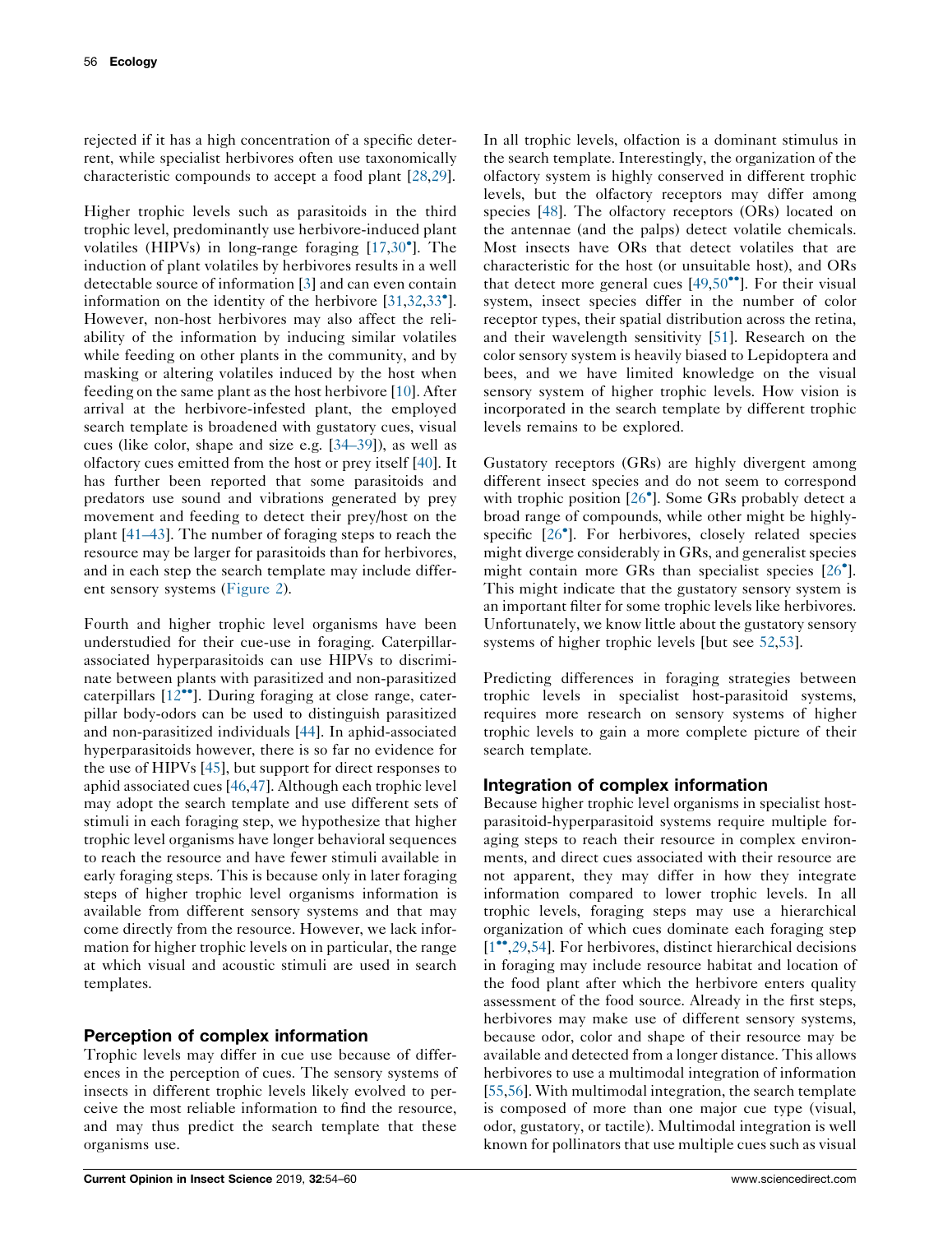<span id="page-3-0"></span>

The number of foraging steps a species makes, corresponds with information availability or apparency of the resource. We predict that longer chains of foraging steps start with multiple unimodal steps and the closer the foraging species gets to its resource the larger the potential for multimodal information integration due to the availability of new cues picked up by different sensory systems. Because lower trophic levels more frequently have smaller number of foraging steps and their information is less sparse than for higher trophic levels, we hypothesize that they may use multimodal information integration earlier in foraging decisions than higher trophic levels.

and odor cues, which might be supplemented by other cues, such as humidity, thermal cues, and electric fields before a resource is successfully located  $[57$ <sup>\*\*</sup>[,58](#page-5-0)<sup>\*\*</sup>[,59](#page-5-0)]. Moreover, functional hypotheses have been developed for pollinators that clearly show the benefits of multimodal integration [\[59–61](#page-5-0)]. Similar to pollinators, herbivores may be strongly selected for using a multimodal integration of cues. A set of cues as compared to individual cues might reveal both presence and quality of a resource, and increases the accuracy and/or reliability of the information [[60–62\]](#page-5-0). Therefore multimodal integration of information directly optimizes foraging efficiency [\[60–62](#page-5-0)]. For multiple herbivore species, multimodal integration in resource location has been identified [[54,55](#page-5-0)].

Higher trophic levels often find themselves in more complex situations when locating their resources and may not be able to use information to identify resource presence and quality at the same distance from the resource, simply because this information is not available to them early in their foraging steps. The first foraging steps in the hierarchy of host searching by parasitoids and hyperparasitoids is known to rely on unimodal use of volatile information [\[63–65](#page-5-0)]. Decisions on location of suitable habitat and host-infested patches are dominated by plant volatiles [\[63](#page-5-0),[65\]](#page-5-0). When arriving on a plant, parasitoids and hyperparasitoids may be able to use visual, gustatory and tactile cues to locate their resource. At this stage in their foraging steps, higher trophic level organisms may use a multimodal integration of information. However, multimodal information use has only recently gained attention in higher trophic level arthropods [[66\]](#page-6-0)

and to our knowledge has not been studied for parasitoids and hyperparasitoids. Interestingly, the brain structures responsible for multimodal integration such as the mushroom body calyces are highly developed in parasitoids [[67](#page-6-0),[68\]](#page-6-0) and predict similar capacities of multimodal information use as known for Hymenopteran pollinators such as honeybees and bumblebees [[59,61](#page-5-0)].

### Conclusion and future perspectives

Differences in information availability may underlie that the number of steps in foraging decisions corresponds with the potential to use unimodal versus multimodal information integration, and may cause trophic levels to differ in information use in the same complex environment. Important knowledge gaps are to explore whether higher trophic levels use multimodal integration of cues [[65](#page-5-0)] and how each trophic levels uses a hierarchical structure of unimodal or multimodal information  $[58\text{''}$  $[58\text{''}$  $[58\text{''}$ , 62, [69,70](#page-6-0)]. Moreover, how foraging experience modulates search templates and integration of information is understudied in especially herbivores and hyperparasitoids. Recent studies suggest that for all trophic levels, search templates for patch and resource location are especially plastic, while habitat location and resource acceptance templates seem more fixed  $[1^{\bullet},71]$  $[1^{\bullet},71]$ . Here, we focused on specialist host-parasitoid systems. A broader comparison between generalist and specialist species within trophic levels may further reveal which search templates and information integration strategies correspond with foraging strategies. Direct experimental comparison of how different trophic levels deal with the same complex environment will provide us with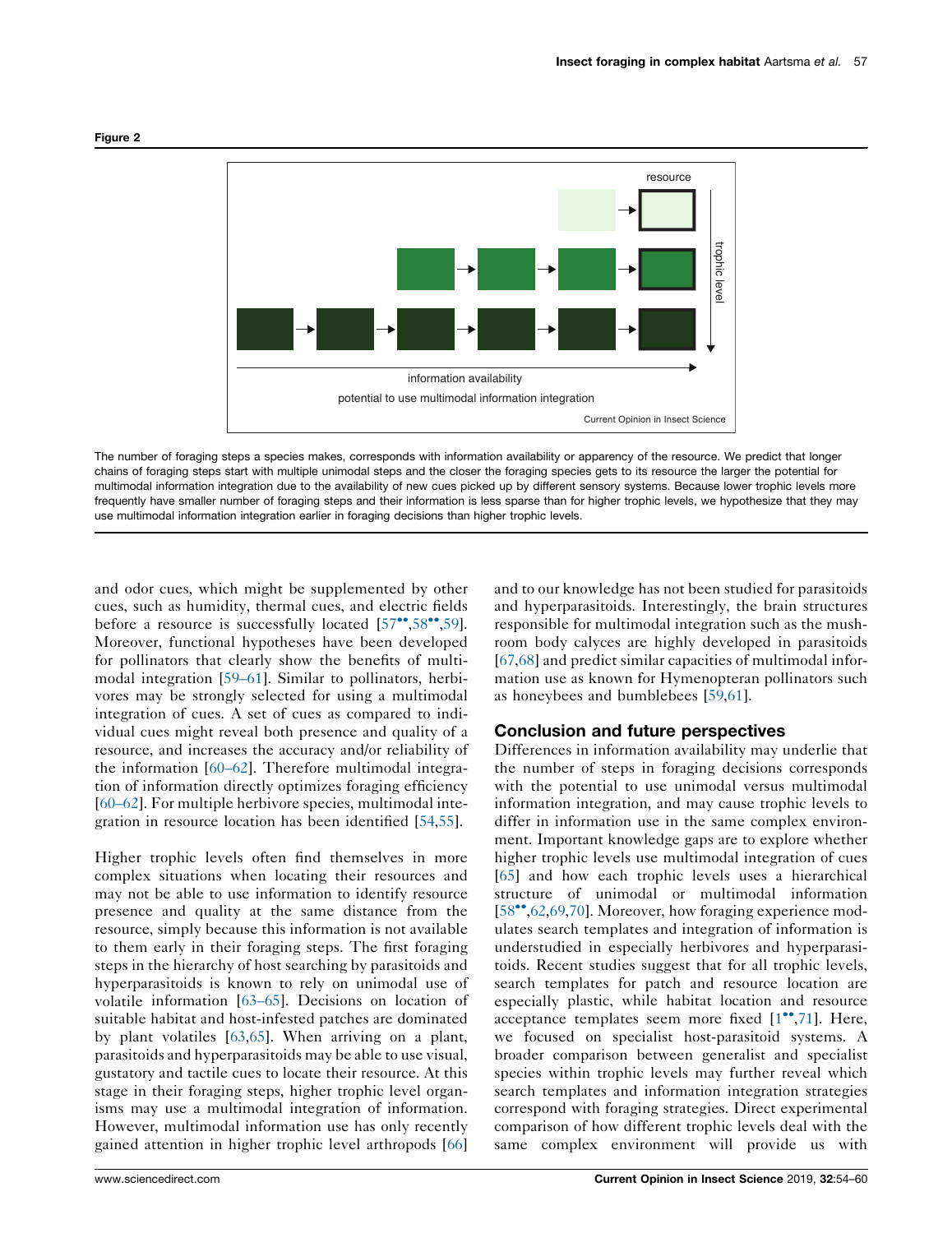<span id="page-4-0"></span>understanding how organisms deal with habitat complexity on different scales. This is important in fundamental understanding of how habitat complexity alters the strength of trophic interactions and can be applied to design cropping systems in which foraging efficiency of desired organisms is enhanced and that of undesired organisms decreased.

### Acknowledgements

We thank Katerina Sam for the invitation to write this manuscript and two reviewers for their valuable suggestions on an earlier version of the manuscript. This study was supported by the European Research Council (ERC) under the European Union's Horizon 2020 research and innovation programme (grant agreement no. 677139 to EHP), by the Deutsche Forschungsgemeinschaft (DFG) (research stipend VO 2226/1-1 to IV), and by the Earth and Life Science council of the Netherlands Organisation for Scientific Research (NWO-ALW) (grant nr. 831.14.004 to QR and EHP).

### References and recommended reading

Papers of particular interest, published within the period of review, have been highlighted as:

- of special interest
- •• of outstanding interest
- 1. Webster B, Cardé RT: Use of habitat odour by [host-seeking](http://refhub.elsevier.com/S2214-5745(18)30061-0/sbref0005) insects. Biol Rev 2017, 92[:1241-1249.](http://refhub.elsevier.com/S2214-5745(18)30061-0/sbref0005)

•• Insects. *Biol Hev 2017*, 92:1241-1249.<br>This review suggests the use of volatile habitat cues by foraging insects in order to detect areas where the occurrence of a resource is likely. This is one of the few studies that compares information use between different trophic levels.

- 2. Wilson JK, Kessler A, Woods HA: Noisy [communication](http://refhub.elsevier.com/S2214-5745(18)30061-0/sbref0010) via airborne [infochemicals](http://refhub.elsevier.com/S2214-5745(18)30061-0/sbref0010). Bioscience 2015, 65:667-677.
- 3. Vet LEM, Dicke M: Ecology of [infochemical](http://refhub.elsevier.com/S2214-5745(18)30061-0/sbref0015) use by natural enemies in a [tritrophic](http://refhub.elsevier.com/S2214-5745(18)30061-0/sbref0015) context. Annu Rev Entomol 1992, 37: [141-172.](http://refhub.elsevier.com/S2214-5745(18)30061-0/sbref0015)
- 4. Renoult JP, Valido A, Jordano P, Schaefer HM: [Adaptation](http://refhub.elsevier.com/S2214-5745(18)30061-0/sbref0020) of flower and fruit colours to multiple, distinct [mutualists](http://refhub.elsevier.com/S2214-5745(18)30061-0/sbref0020). New Phytol 2014, 201[:678-686.](http://refhub.elsevier.com/S2214-5745(18)30061-0/sbref0020)
- 5. Niu Y, Sun H, Stevens M: Plant camouflage: ecology, evolution, and implications. Trends Ecol Evol 2018 [http://dx.doi.org/](http://dx.doi.org/10.1016/j.tree.2018.05.010) [10.1016/j.tree.2018.05.010.](http://dx.doi.org/10.1016/j.tree.2018.05.010)
- 6. Theis N, Lerdau M, Raguso RA: The [challenge](http://refhub.elsevier.com/S2214-5745(18)30061-0/sbref0030) of attracting pollinators while evading floral [herbivores:](http://refhub.elsevier.com/S2214-5745(18)30061-0/sbref0030) patterns of fragrance emission in Cirsium arvense and Cirsium [repandum](http://refhub.elsevier.com/S2214-5745(18)30061-0/sbref0030) [\(Asteraceae\)](http://refhub.elsevier.com/S2214-5745(18)30061-0/sbref0030). Int J Plant Sci 2007, 168:587-601.
- 7. Bruce TJA, Wadhams LJ, [Woodcock](http://refhub.elsevier.com/S2214-5745(18)30061-0/sbref0035) CM: Insect host location: a volatile situation. Trends Plant Sci 2005, 10[:269-274.](http://refhub.elsevier.com/S2214-5745(18)30061-0/sbref0035)
- 8. Pierik R, Ballare CL, Dicke M: Ecology of plant [volatiles:](http://refhub.elsevier.com/S2214-5745(18)30061-0/sbref0040) taking a plant community [perspective](http://refhub.elsevier.com/S2214-5745(18)30061-0/sbref0040). Plant Cell Environ 2014, 37:1845- [1853.](http://refhub.elsevier.com/S2214-5745(18)30061-0/sbref0040)
- 9. Turlings TCJ, Erb M: Tritrophic [interactions](http://refhub.elsevier.com/S2214-5745(18)30061-0/sbref0045) mediated by [herbivore-induced](http://refhub.elsevier.com/S2214-5745(18)30061-0/sbref0045) plant volatiles: Mechanisms, ecological relevance, and [application](http://refhub.elsevier.com/S2214-5745(18)30061-0/sbref0045) potential. Annu Rev Entomol 2018, 63[:433-452.](http://refhub.elsevier.com/S2214-5745(18)30061-0/sbref0045)
- 10. de Rijk M, Dicke M, Poelman EH: Foraging [behaviour](http://refhub.elsevier.com/S2214-5745(18)30061-0/sbref0050) by parasitoids in [multiherbivore](http://refhub.elsevier.com/S2214-5745(18)30061-0/sbref0050) communities. Anim Behav 2013, 85[:1517-1528.](http://refhub.elsevier.com/S2214-5745(18)30061-0/sbref0050)
- 11. Aartsma Y, Bianchi F, van der Werf W, [Poelman](http://refhub.elsevier.com/S2214-5745(18)30061-0/sbref0055) EH, Dicke M:
- $\ddot{\phantom{0}}$ [Herbivore-induced](http://refhub.elsevier.com/S2214-5745(18)30061-0/sbref0055) plant volatiles and tritrophic interactions across spatial scales. New Phytol 2017, 216[:1054-1063.](http://refhub.elsevier.com/S2214-5745(18)30061-0/sbref0055)

This review focuses on the dynamic and heterogeneous volatile environment encountered by foraging parasitoids. It highlights that environmental complexity affects volatile information differently at different spatial scales and that we lack information on the influence of volatiles on parasitoid foraging behaviour and movement patterns at landscape scales.

- 12. Zhu F, Cusumano A, Bloem J, [Weldegergis](http://refhub.elsevier.com/S2214-5745(18)30061-0/sbref0060) BT, Villela A,
- $\ddot{\phantom{0}}$ [Fatouros](http://refhub.elsevier.com/S2214-5745(18)30061-0/sbref0060) NE, van Loon JJA, Dicke M, Harvey JA, Vogel H, Poelman EH: Symbiotic [polydnavirus](http://refhub.elsevier.com/S2214-5745(18)30061-0/sbref0060) and venom reveal parasitoid to its [hyperparasitoids](http://refhub.elsevier.com/S2214-5745(18)30061-0/sbref0060). Proc Natl Acad Sci USA 2018, 115[:5205-5210.](http://refhub.elsevier.com/S2214-5745(18)30061-0/sbref0060)

This paper demonstrates that injection of Polydnaviruses and venom isolated fromCotesia glomerata wasps (3rd trophic level) into Pieris brassicae caterpillars (2nd trophic level) feeding on Brassica oleracea plants (1st trophic level) triggers Lysibia nana attraction (4th trophic level) to HIPVs. The study is one of the few studies showing how fourth tropic level organisms use HIPVs induced by complex interaction.

- 13. Rausher MD: Search image for leaf shape in a [butterfly](http://refhub.elsevier.com/S2214-5745(18)30061-0/sbref0065). Science 1978, 200[:1071-1073.](http://refhub.elsevier.com/S2214-5745(18)30061-0/sbref0065)
- 14. [Langley](http://refhub.elsevier.com/S2214-5745(18)30061-0/sbref0070) CM, Riley DA, Bond AB, Goel N: Visual search for natural grains in pigeons ([Columba](http://refhub.elsevier.com/S2214-5745(18)30061-0/sbref0070) livia): Search images and selective attention. J Exp Psychol Anim Behav Process 1996, 22[:139-151.](http://refhub.elsevier.com/S2214-5745(18)30061-0/sbref0070)
- 15. [Amaya-Marquez](http://refhub.elsevier.com/S2214-5745(18)30061-0/sbref0075) M: Floral constancy in bees: a revision of theories and a [comparison](http://refhub.elsevier.com/S2214-5745(18)30061-0/sbref0075) with other pollinators. Rev Colomb Entomol 2009, 35[:206-216.](http://refhub.elsevier.com/S2214-5745(18)30061-0/sbref0075)
- 16. Ishii Y, [Shimada](http://refhub.elsevier.com/S2214-5745(18)30061-0/sbref0080) M: The effect of learning and search images on [predator-prey](http://refhub.elsevier.com/S2214-5745(18)30061-0/sbref0080) interactions. Popul Ecol 2010, 52:27-35.
- 17. Mumm R, Dicke M: Variation in natural plant [products](http://refhub.elsevier.com/S2214-5745(18)30061-0/sbref0085) and the attraction of [bodyguards](http://refhub.elsevier.com/S2214-5745(18)30061-0/sbref0085) involved in indirect plant defense. Can J Zool 2010, 88[:628-667.](http://refhub.elsevier.com/S2214-5745(18)30061-0/sbref0085)
- 18. Bruce TJA, Pickett JA: [Perception](http://refhub.elsevier.com/S2214-5745(18)30061-0/sbref0090) of plant volatile blends by herbivorous insects - Finding the right mix. [Phytochemistry](http://refhub.elsevier.com/S2214-5745(18)30061-0/sbref0090) 2011, 72[:1605-1611.](http://refhub.elsevier.com/S2214-5745(18)30061-0/sbref0090)
- 19. Blande JD: Plant [communication](http://refhub.elsevier.com/S2214-5745(18)30061-0/sbref0095) with herbivores. In How Plants [Communicate](http://refhub.elsevier.com/S2214-5745(18)30061-0/sbref0095) with Their Biotic Environment. Edited by Becard G. London: Academic Press [Ltd-Elsevier](http://refhub.elsevier.com/S2214-5745(18)30061-0/sbref0095) Science Ltd; [2017:281-304.](http://refhub.elsevier.com/S2214-5745(18)30061-0/sbref0095)
- 20. Schiestl FP: Ecology and evolution of floral [volatile-mediated](http://refhub.elsevier.com/S2214-5745(18)30061-0/sbref0100) [information](http://refhub.elsevier.com/S2214-5745(18)30061-0/sbref0100) transfer in plants. New Phytol 2015, 206:571-577.
- 21. Schiestl FP: The [evolution](http://refhub.elsevier.com/S2214-5745(18)30061-0/sbref0105) of floral scent and insect chemical [communication](http://refhub.elsevier.com/S2214-5745(18)30061-0/sbref0105). Ecol Lett 2010, 13:643-656.
- 22. Brilli F, Ciccioli P, Frattoni M, Prestininzi M, [Spanedda](http://refhub.elsevier.com/S2214-5745(18)30061-0/sbref0110) AF, Loreto F: Constitutive and [herbivore-induced](http://refhub.elsevier.com/S2214-5745(18)30061-0/sbref0110) monoterpenes emitted by Populus x [euroamericana](http://refhub.elsevier.com/S2214-5745(18)30061-0/sbref0110) leaves are key volatiles that orient [Chrysomela](http://refhub.elsevier.com/S2214-5745(18)30061-0/sbref0110) populi beetles. Plant Cell Environ 2009, 32:542-552.
- 23. Magalhes DM, Borges M, Laumann RA, [Woodcock](http://refhub.elsevier.com/S2214-5745(18)30061-0/sbref0115) CM, Pickett JA, Birkett MA, [Blassioli-Moraes](http://refhub.elsevier.com/S2214-5745(18)30061-0/sbref0115) MC: Influence of two Acyclic homoterpenes [\(Tetranorterpenes\)](http://refhub.elsevier.com/S2214-5745(18)30061-0/sbref0115) on the foraging behavior of [Anthonomus](http://refhub.elsevier.com/S2214-5745(18)30061-0/sbref0115) grandis Boh. J Chem Ecol 2016, 42[:305-313.](http://refhub.elsevier.com/S2214-5745(18)30061-0/sbref0115)
- 24. Mota LL, Oliveira PS: [Myrmecophilous](http://refhub.elsevier.com/S2214-5745(18)30061-0/sbref0120) butterflies utilise anttreehopper [associations](http://refhub.elsevier.com/S2214-5745(18)30061-0/sbref0120) as visual cues for oviposition. Ecol Entomol 2016, 41[:338-343.](http://refhub.elsevier.com/S2214-5745(18)30061-0/sbref0120)
- 25. Kerr JL, Kelly D, Bader MKF, [Brockerhoff](http://refhub.elsevier.com/S2214-5745(18)30061-0/sbref0125) EG: Olfactory cues, visual cues, and [semiochemical](http://refhub.elsevier.com/S2214-5745(18)30061-0/sbref0125) diversity interact during host

 $\bullet$ location by [invasive](http://refhub.elsevier.com/S2214-5745(18)30061-0/sbref0125) forest beetles. J Chem Ecol 2017, 43:17-25. This study suggest the use of multimodal signaling by herbivores. The authors show that bark beetles and wood borers use both color and odor to select a host tree, and the relative importance of color and odor different for different beetle species.

26. Pentzold S, Burse A, Boland W: Contact [chemosensation](http://refhub.elsevier.com/S2214-5745(18)30061-0/sbref0130) of  $\bullet$ [phytochemicals](http://refhub.elsevier.com/S2214-5745(18)30061-0/sbref0130) by insect herbivores. Nat Prod Rep 2017, 34[:478-483.](http://refhub.elsevier.com/S2214-5745(18)30061-0/sbref0130)

Short review on the role of contact chemosensation (gustation) in insect herbivore feeding behavior. The authors discuss the neural basis of gustation, and the importance of the interplay between primary and secondary metabolites for gustation, while also suggesting secondary metabolites to be the main drivers for gustation.

- 27. Enjin A: [Humidity](http://refhub.elsevier.com/S2214-5745(18)30061-0/sbref0135) sensing in insects from ecology to neural [processing](http://refhub.elsevier.com/S2214-5745(18)30061-0/sbref0135). Curr Opin Insect Sci 2017, 24:1-6.
- 28. Dethier VG: Chemical factors [determining](http://refhub.elsevier.com/S2214-5745(18)30061-0/sbref0140) the choice of food plants by [Papilio](http://refhub.elsevier.com/S2214-5745(18)30061-0/sbref0140) larvae. Am Nat 1941, 75:61-73.
- 29. Schoonhoven LM: [Chemoreception](http://refhub.elsevier.com/S2214-5745(18)30061-0/sbref0145) of mustard oil glucosides in larvae of Pieris [brassicae](http://refhub.elsevier.com/S2214-5745(18)30061-0/sbref0145). Proc Koninkl Ned Akad [Wetenschappen](http://refhub.elsevier.com/S2214-5745(18)30061-0/sbref0145) Series C-Biol and Medical Sci 1967, 70:556.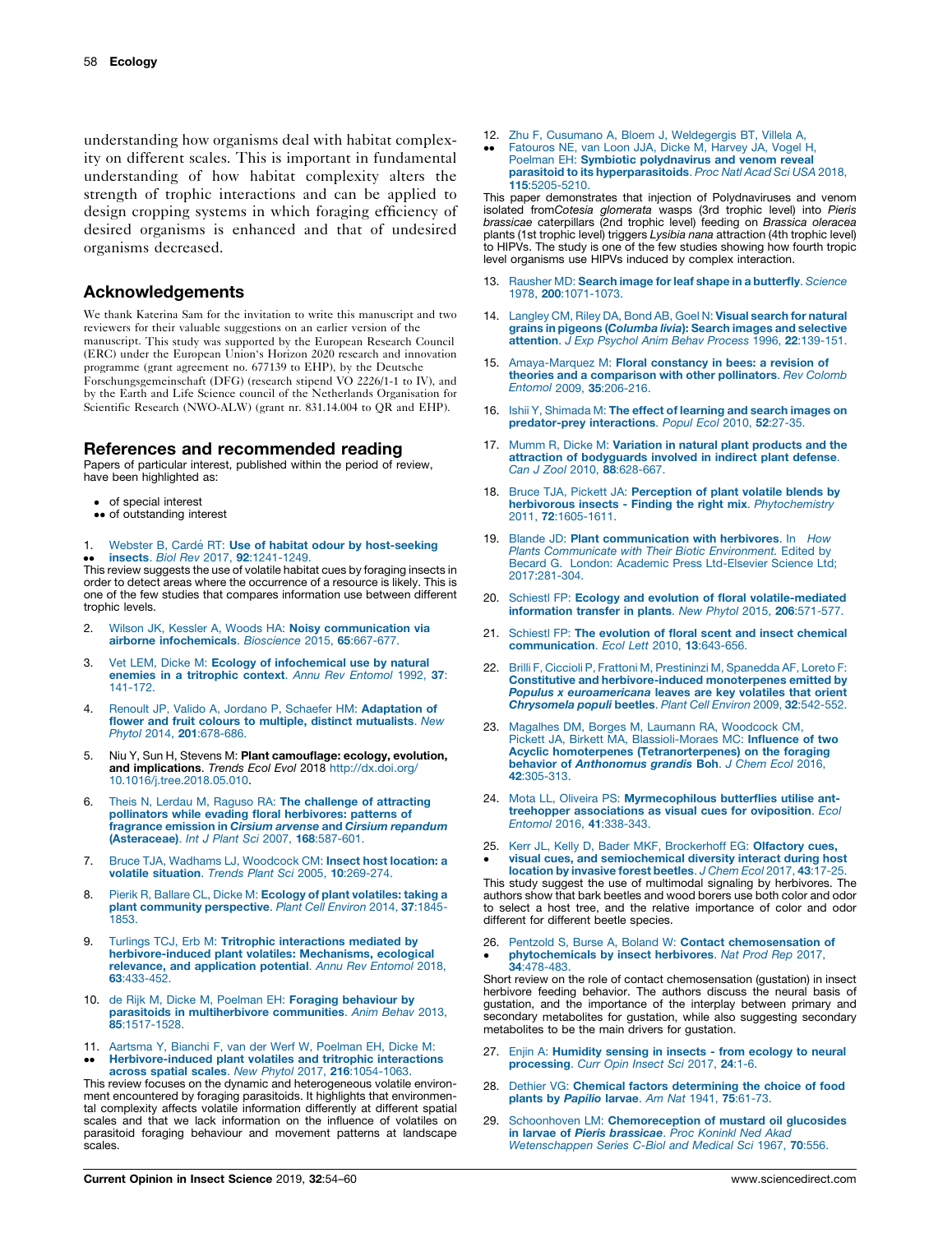<span id="page-5-0"></span>30. van Oudenhove L, Mailleret L, Fauvergue X: **[Infochemical](http://refhub.elsevier.com/S2214-5745(18)30061-0/sbref0150) use and**  $\bullet$ dietary specialization in parasitoids: a [meta-analysis](http://refhub.elsevier.com/S2214-5745(18)30061-0/sbref0150). Ecol Evol 2017, 7[:4804-4811.](http://refhub.elsevier.com/S2214-5745(18)30061-0/sbref0150)

This meta-analysis demonstrates that generalist parasitoids are more often attracted to volatiles emitted by non-host or mechanically damaged plants than specialist parasitoids. It further shows that innate responses towards herbivore-induced plants volatiles can be found more often in parasitoids that attack larval stages of the herbivore than in parasitoids that attack adult herbivores.

- 31. Dicke M, Hilker M: Induced plant defences: from [molecular](http://refhub.elsevier.com/S2214-5745(18)30061-0/sbref0155) biology to [evolutionary](http://refhub.elsevier.com/S2214-5745(18)30061-0/sbref0155) ecology. Basic Appl Ecol 2003, 4:3-14.
- 32. Hare JD: [Ecological](http://refhub.elsevier.com/S2214-5745(18)30061-0/sbref0160) role of volatiles produced by plants in response to damage by [herbivorous](http://refhub.elsevier.com/S2214-5745(18)30061-0/sbref0160) insects. Annu Rev Entomol 2011, 56[:161-180.](http://refhub.elsevier.com/S2214-5745(18)30061-0/sbref0160)
- 33. Danner H, Desurmont GA, Cristescu SM, van Dam NM:
- Networks-induced plant volaties accurately predict instory of<br>
coexistence, diet breadth, and feeding mode of herbivores.<br>
In this study, volatile blends from Brassica rapa plants attacked by one of<br>
the different herbivor Herbivore-induced plant volatiles accurately predict history of

models revealed that volatile blends predicted the evolutionary history, diet breadth and feeding mode of the herbivore with an accuracy of 80% or higher.

- 34. Battaglia D, [Pennacchio](http://refhub.elsevier.com/S2214-5745(18)30061-0/sbref0170) F, Romano A, Tranfaglia A: The role of physical cues in the regulation of host [recognition](http://refhub.elsevier.com/S2214-5745(18)30061-0/sbref0170) and acceptance behavior of Aphidius ervi Haliday [\(Hymenoptera,](http://refhub.elsevier.com/S2214-5745(18)30061-0/sbref0170) [Braconidae\)](http://refhub.elsevier.com/S2214-5745(18)30061-0/sbref0170). J Insect Behav 1995, 8:739-750.
- 35. [Harmon](http://refhub.elsevier.com/S2214-5745(18)30061-0/sbref0175) JP, Losey JE, Ives AR: The role of vision and color in the close proximity foraging behavior of four [coccinellid](http://refhub.elsevier.com/S2214-5745(18)30061-0/sbref0175) species. [Oecologia](http://refhub.elsevier.com/S2214-5745(18)30061-0/sbref0175) 1998, 115:287-292.
- 36. Powell W, [Pennacchio](http://refhub.elsevier.com/S2214-5745(18)30061-0/sbref0180) F, Poppy GM, Tremblay E: Strategies involved in the location of hosts by the [parasitoid](http://refhub.elsevier.com/S2214-5745(18)30061-0/sbref0180) Aphidius ervi Haliday [\(Hymenoptera](http://refhub.elsevier.com/S2214-5745(18)30061-0/sbref0180) : Braconidae : Aphidiinae). Biol Cont 1998, 11[:104-112.](http://refhub.elsevier.com/S2214-5745(18)30061-0/sbref0180)
- 37. Kral K, Vernik M, Devetak D: The visually [controlled](http://refhub.elsevier.com/S2214-5745(18)30061-0/sbref0185) preycapture behaviour of the European [mantispid](http://refhub.elsevier.com/S2214-5745(18)30061-0/sbref0185) *Mantispa*<br>styriaca. J Exp Biol 2000, **203**[:2117-2123.](http://refhub.elsevier.com/S2214-5745(18)30061-0/sbref0185)
- 38. [Morehead](http://refhub.elsevier.com/S2214-5745(18)30061-0/sbref0190) SA, Feener DH: Visual and chemical cues used in host location and [acceptance](http://refhub.elsevier.com/S2214-5745(18)30061-0/sbref0190) by a dipteran parasitoid. J Insect Behav 2000, 13[:613-625.](http://refhub.elsevier.com/S2214-5745(18)30061-0/sbref0190)
- 39. Völkl W: Foraging behaviour and sequential [multisensory](http://refhub.elsevier.com/S2214-5745(18)30061-0/sbref0195) [orientation](http://refhub.elsevier.com/S2214-5745(18)30061-0/sbref0195) in the aphid parasitoid, Pauesia picta (Hym., [Aphidiidae\)](http://refhub.elsevier.com/S2214-5745(18)30061-0/sbref0195) at different spatial scales. J Appl Entomol 2000, 124[:307-314.](http://refhub.elsevier.com/S2214-5745(18)30061-0/sbref0195)
- 40. [Hemptinne](http://refhub.elsevier.com/S2214-5745(18)30061-0/sbref0200) JL, Gaudin M, Dixon AFG, Lognay G: Social feeding in ladybird beetles: adaptive [significance](http://refhub.elsevier.com/S2214-5745(18)30061-0/sbref0200) and mechanism. [Chemoecology](http://refhub.elsevier.com/S2214-5745(18)30061-0/sbref0200) 2000, 10:149-152.
- 41. [Lawrence](http://refhub.elsevier.com/S2214-5745(18)30061-0/sbref0205) PO: Host vibration a cue to host location by the parasite, Biosteres [longicaudatus](http://refhub.elsevier.com/S2214-5745(18)30061-0/sbref0205). Oecologia 1981, 48:249-251.
- 42. [Sugimoto](http://refhub.elsevier.com/S2214-5745(18)30061-0/sbref0210) T, Shimono Y, Hata Y, Nakai A, Yahara M: **Foraging for**<br>**[patchily-distributed](http://refhub.elsevier.com/S2214-5745(18)30061-0/sbref0210) leaf-miners by the parasitoid,** Dapsilarthra rufiventris [\(Hymenoptera,](http://refhub.elsevier.com/S2214-5745(18)30061-0/sbref0210) Braconidae). III. Visual and Acoustic cues to a close range [patch-location](http://refhub.elsevier.com/S2214-5745(18)30061-0/sbref0210). Appl Entomol Zool 1988, 23[:113-121.](http://refhub.elsevier.com/S2214-5745(18)30061-0/sbref0210)
- 43. [Pfannenstiel](http://refhub.elsevier.com/S2214-5745(18)30061-0/sbref0215) RS, Hunt RE, Yeargan KV: Orientation of a [hemipteran](http://refhub.elsevier.com/S2214-5745(18)30061-0/sbref0215) predator to vibrations produced by feeding [caterpillars](http://refhub.elsevier.com/S2214-5745(18)30061-0/sbref0215). J Insect Behav 1995, 8:1-9.
- 44. Zhu F, [Weldegergis](http://refhub.elsevier.com/S2214-5745(18)30061-0/sbref0220) BT, Lhie B, Harvey JA, Dicke M, Poelman EH: Body odors of parasitized [caterpillars](http://refhub.elsevier.com/S2214-5745(18)30061-0/sbref0220) give away the presence of parasitoid larvae to their primary [hyperparasitoid](http://refhub.elsevier.com/S2214-5745(18)30061-0/sbref0220) enemies. J Chem Ecol 2014, 40[:986-995.](http://refhub.elsevier.com/S2214-5745(18)30061-0/sbref0220)
- 45. [Buitenhuis](http://refhub.elsevier.com/S2214-5745(18)30061-0/sbref0225) R, Vet LEM, Boivin G, Brodeur J: Foraging behaviour at the fourth trophic level: a [comparative](http://refhub.elsevier.com/S2214-5745(18)30061-0/sbref0225) study of host location in aphid [hyperparasitoids](http://refhub.elsevier.com/S2214-5745(18)30061-0/sbref0225). Entomol Exp Appl 2005, 114:107-117.
- 46. Budenberg W: Honeydew as a contact [kairomone](http://refhub.elsevier.com/S2214-5745(18)30061-0/sbref0230) for aphid [parasitoids](http://refhub.elsevier.com/S2214-5745(18)30061-0/sbref0230). Entomol Exp Appl 1990, 55:139-148.
- 47. [Buitenhuis](http://refhub.elsevier.com/S2214-5745(18)30061-0/sbref0235) R, McNeil J, Boivin G, Brodeur J: The role of honeydew in host searching of aphid [hyperparasitoids](http://refhub.elsevier.com/S2214-5745(18)30061-0/sbref0235). J Chem Ecol 2004, 30[:273-285.](http://refhub.elsevier.com/S2214-5745(18)30061-0/sbref0235)
- 48. Benton R: Multigene family evolution: [perspectives](http://refhub.elsevier.com/S2214-5745(18)30061-0/sbref0240) from insect [chemoreceptors](http://refhub.elsevier.com/S2214-5745(18)30061-0/sbref0240). Trends Ecol Evol 2015, 30:590-600.
- 49. Hansson BS, Stensmyr MC: [Evolution](http://refhub.elsevier.com/S2214-5745(18)30061-0/sbref0245) of insect olfaction. Neuron 2011, **72:**698-711.
- 50. Haverkamp A, Hansson BS, Knaden M: [Combinatorial](http://refhub.elsevier.com/S2214-5745(18)30061-0/sbref0250) codes  $\ddot{\phantom{0}}$ and labeled lines: how insects use [olfactory](http://refhub.elsevier.com/S2214-5745(18)30061-0/sbref0250) cues to find and judge food, mates, and [oviposition](http://refhub.elsevier.com/S2214-5745(18)30061-0/sbref0250) sites in complex [environments](http://refhub.elsevier.com/S2214-5745(18)30061-0/sbref0250). Front Physiol 2018, 9:8.

Informative review discussing the neural basis of insect olfaction. The authors suggest that insects have olfactory receptors that are broadly tuned, and part are highly selective. Broadly tuned receptors are combined in a olfactory code used to detect the odor source, and the olfactory code used by the insect is highly dependent on the olfactory environment. Receptors that are highly selective to specific cues that are ecologically relevant can be called "ecologically labelled line", and are processed independently from the broadly tuned receptors.

- 51. Briscoe AD, Chittka L: The [evolution](http://refhub.elsevier.com/S2214-5745(18)30061-0/sbref0255) of color vision in insects.<br>Annu Rev Entomol 2001, 46[:471-510.](http://refhub.elsevier.com/S2214-5745(18)30061-0/sbref0255)
- 52. [Robertson](http://refhub.elsevier.com/S2214-5745(18)30061-0/sbref0260) HM, Gadau J, Wanner KW: The insect [chemoreceptor](http://refhub.elsevier.com/S2214-5745(18)30061-0/sbref0260) superfamily of the parasitoid jewel wasp Nasonia [vitripennis](http://refhub.elsevier.com/S2214-5745(18)30061-0/sbref0260). Insect Mol Biol 2010, 19:121-136.
- 53. [Ruschioni](http://refhub.elsevier.com/S2214-5745(18)30061-0/sbref0265) S, Van Loon JJA, Smid HM, Van Lenteren JC: Insects can count: Sensory basis of host [discrimination](http://refhub.elsevier.com/S2214-5745(18)30061-0/sbref0265) in parasitoid wasps revealed. PLoS One 2015, 10 [e0138045.](http://refhub.elsevier.com/S2214-5745(18)30061-0/sbref0265)
- 54. Hassell MP, [Southwood](http://refhub.elsevier.com/S2214-5745(18)30061-0/sbref0270) TRE: Foraging strategies of insects. Annu Rev Ecol Syst 1978, 9[:75-98.](http://refhub.elsevier.com/S2214-5745(18)30061-0/sbref0270)
- 55. Campbell SA, Borden JH: Additive and [synergistic](http://refhub.elsevier.com/S2214-5745(18)30061-0/sbref0275) integration of [multimodal](http://refhub.elsevier.com/S2214-5745(18)30061-0/sbref0275) cues of both hosts and non-hosts during host selection by [woodboring](http://refhub.elsevier.com/S2214-5745(18)30061-0/sbref0275) insects. Oikos 2009, 118:553-563.
- 56. Kuhnle A, Muller C: [Relevance](http://refhub.elsevier.com/S2214-5745(18)30061-0/sbref0280) of visual and olfactory cues for host location in the mustard leaf beetle Phaedon [cochleariae](http://refhub.elsevier.com/S2214-5745(18)30061-0/sbref0280). Physiol [Entomol](http://refhub.elsevier.com/S2214-5745(18)30061-0/sbref0280) 2011, 36:68-76.
- 57. Harrap MJM, Rands SA, Hempel de Ibarra N, [Whitney](http://refhub.elsevier.com/S2214-5745(18)30061-0/sbref0285) HM: The  $\ddot{\phantom{0}}$ diversity of floral [temperature](http://refhub.elsevier.com/S2214-5745(18)30061-0/sbref0285) patterns, and their use by [pollinators](http://refhub.elsevier.com/S2214-5745(18)30061-0/sbref0285). Elife 2017, 6:18.

Interesting study showing that floral temperature patterns are widespread among flowering plants and used by bumbebees during foraging. The authors show experimentally that bumblebees can perceive temperature patterns, and use temperature patterns to learn and optimize foraging.

58. Nicholls E, Hempel de Ibarra N: [Assessment](http://refhub.elsevier.com/S2214-5745(18)30061-0/sbref0290) of pollen rewards by [foraging](http://refhub.elsevier.com/S2214-5745(18)30061-0/sbref0290) bees. Funct Ecol 2017, 31:76-87.

• **by foraging bees**. Funct Ecol 2017, 31.16-87.<br>Excellent review discussing if pollinators, especially bees, can taste pollen, and how pollen alters foraging. In addition to gustatory cues, pollen also provide odor and visual cues, and are used in associated learning. Although nectar and pollen are both flower rewards, they are used differently as cues, and the mechanisms underlying associative learning likely differ.

- 59. Leonard AS, Masek P: [Multisensory](http://refhub.elsevier.com/S2214-5745(18)30061-0/sbref0295) integration of colors and scents: [insights](http://refhub.elsevier.com/S2214-5745(18)30061-0/sbref0295) from bees and flowers. J Comp Physiol A 2014, 200[:463-474.](http://refhub.elsevier.com/S2214-5745(18)30061-0/sbref0295)
- 60. Kang C, Moon JY, Lee SI, Jablonski PG: Moths use [multimodal](http://refhub.elsevier.com/S2214-5745(18)30061-0/sbref0300) sensory information to adopt adaptive resting [orientations](http://refhub.elsevier.com/S2214-5745(18)30061-0/sbref0300). Biol J Linn Soc 2014, 111[:900-904.](http://refhub.elsevier.com/S2214-5745(18)30061-0/sbref0300)
- 61. Leonard AS, [Dornhaus](http://refhub.elsevier.com/S2214-5745(18)30061-0/sbref0305) A, Papaj DR: Why are floral signals complex? An outline of functional [hypotheses](http://refhub.elsevier.com/S2214-5745(18)30061-0/sbref0305). In Evolution of [Plant-Pollinator](http://refhub.elsevier.com/S2214-5745(18)30061-0/sbref0305) Relationships. Edited by Patiny S. Cambridge: Cambridge University Press; [2012:261-282](http://refhub.elsevier.com/S2214-5745(18)30061-0/sbref0305).
- 62. Burger H, Dotterl S, Ayasse M: [Host-plant](http://refhub.elsevier.com/S2214-5745(18)30061-0/sbref0310) finding and [recognition](http://refhub.elsevier.com/S2214-5745(18)30061-0/sbref0310) by visual and olfactory floral cues in an oligolectic bee. Funct Ecol 2010, 24[:1234-1240.](http://refhub.elsevier.com/S2214-5745(18)30061-0/sbref0310)
- 63. van Alpen JJM, Bernstein C, Driessen G: [Information](http://refhub.elsevier.com/S2214-5745(18)30061-0/sbref0315) acquisition and time allocation in insect [parasitoids](http://refhub.elsevier.com/S2214-5745(18)30061-0/sbref0315). Trends Ecol Evol 2003, 18[:81-87.](http://refhub.elsevier.com/S2214-5745(18)30061-0/sbref0315)
- 64. Vinson SB: The general host selection behavior of [parasitoid](http://refhub.elsevier.com/S2214-5745(18)30061-0/sbref0320) [Hymenoptera](http://refhub.elsevier.com/S2214-5745(18)30061-0/sbref0320) and a comparison of initial strategies utilized by [larvaphagous](http://refhub.elsevier.com/S2214-5745(18)30061-0/sbref0320) and oophagous species. Biol control 1998, 11: [79-96.](http://refhub.elsevier.com/S2214-5745(18)30061-0/sbref0320)
- 65. Poelman EH, Kos M: Complexity of plant [volatile-mediated](http://refhub.elsevier.com/S2214-5745(18)30061-0/sbref0325) [interactions](http://refhub.elsevier.com/S2214-5745(18)30061-0/sbref0325) beyond the third trophic level. In Deciphering